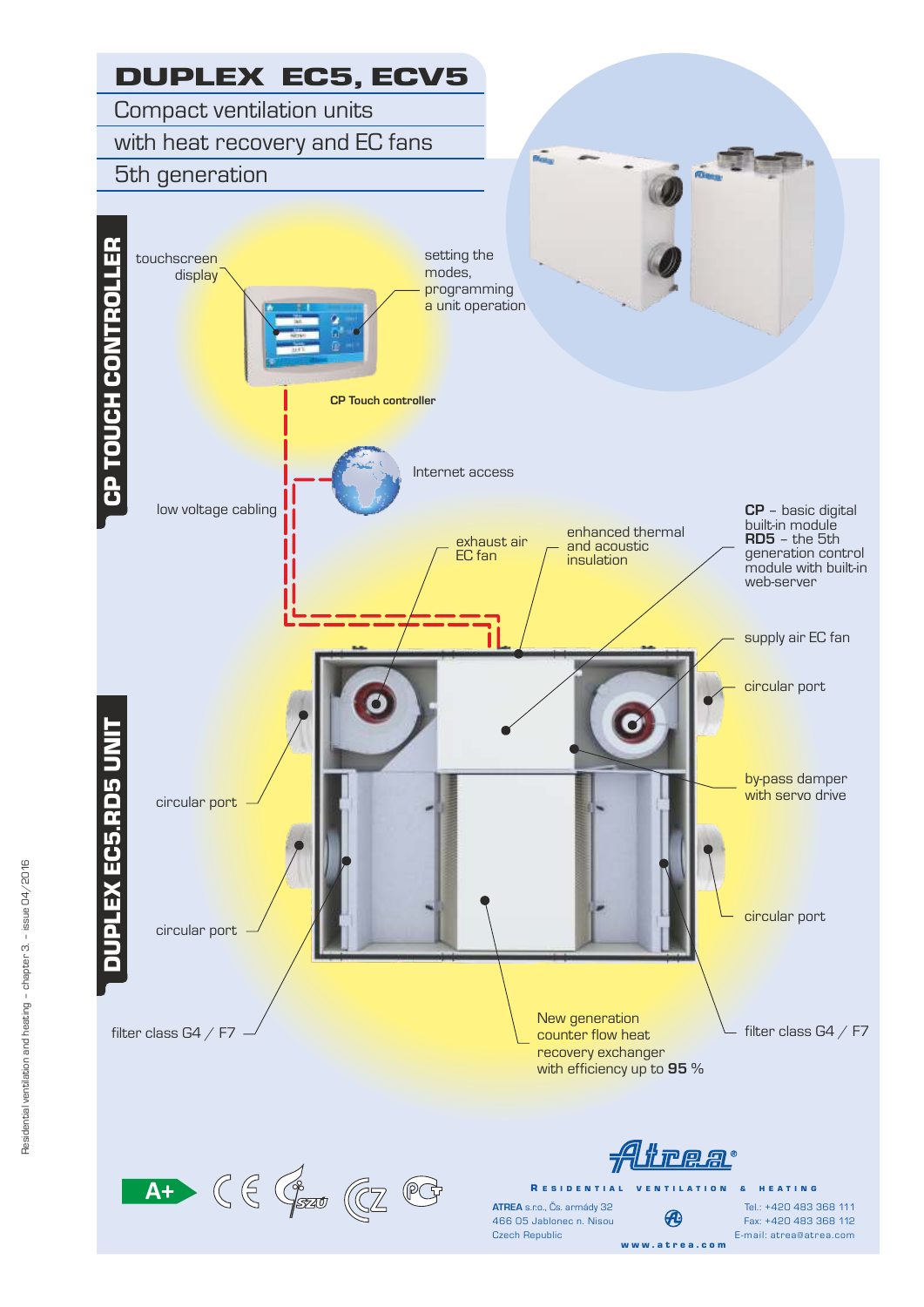# ATREA VENTILATION SYSTEM

#### System description

The ventilation system provides controlled equal-pressure ventilation with heat recovery for the houses and high-rise residential buildings, together with possible reheating of the supply air, pre-cooling in summer and the effective use of all internal and external energy gains. Properly designed ventilation system provides fresh filtered air to each room and kitchen and ensures exhaust of used air from bathrooms, toilets and kitchens.

The company ATREA offers this system as a complete construction set, consisting of the following main components:

- ventilation units with heat recovery series DUPLEX EC5 and ECV5
- complete measuring and regulation system with the option to control other parts of the system (e.g. a zone butterfly valve, an earth heat exchanger etc.)
- integrated system of the ATREA air ducts and fittings suitable for all desired options

#### Using in low-energy and passive houses

In the **low-energy houses**, the ventilation system supplements a basic heating system (e.g. central heating units, floor heating etc.). In the **passive houses**, built in the Czech and Slovak Republics, in addition to reheating of the supply air after heat recovery to the building, we also recommend the implementation of the additional heating system for compliance with the optimum relative humidity in the interior, thus avoiding excessive ventilation during heating. They can also be used in combination with a fireplace insert or other bivalent heat source. With higher demand on cooling or heating by the HVAC system only, it is recommended to choose the ventilation units with air circulation, e.g. the dual-zone units series DUPLEX R5.

#### Ventilation system design

Based on the long-term measurements and experience with the implementation of the ventilation systems in the residential buildings, the ATREA company recommends dimensioning of the ventilation performance according to CSN EN 15251 – Class 2 – see the marked part of the table below.

#### Legislative requirements

Ventilation system advantages The ventilation units DUPLEX EC5 and ECV5 carry energy labels in accordance with EU Regulation no. 1253/2014 and 1254/2014..

- Ensure permanent air changes necessary for hygienic reasons with a possibility of one-off increases (e.g. by an external signal from toilets, bathrooms, kitchens or other inputs on the basis of users' immediate requirements)
- Savings on ventilation costs by up to 90 % thanks to highly efficient heat recovery exchangers
- Elimination of mold formation
- Elimination of thermal discomfort due to air supply with temperature differences kept to a minimum (again as a result of heat recovery with high efficiency)
- Utilisation of all internal and external thermal gains from the flat space for the heat recovery pre-heating of ventilation air
- The supply of perfectly filtered air (through Class G4 or F7 filters) significantly reduces the occurrence of allergies and respiratory diseases
- When the unit is set to full performance (via a by-pass), cooling is possible in summer, particularly through the supply of night filtered air
- A full-range modular system allows for easy or even DIY installation

#### Ventilation performance

| <b>Standard - regulation</b> |                   | Ventilation intensity in<br>unoccupied rooms | <b>Ventilation</b><br>intensity<br>$[h^{\eta}]$ | Volume per<br>person<br>$\left[\frac{m^3}{h}\right]$ | <b>Kitchens</b><br>$\left[\frac{m^3}{h}\right]$ | <b>Bathrooms</b><br>$\left[\frac{m^3}{h}\right]$ | <b>Toilets</b><br>$\left[\frac{m^3}{h}\right]$ |
|------------------------------|-------------------|----------------------------------------------|-------------------------------------------------|------------------------------------------------------|-------------------------------------------------|--------------------------------------------------|------------------------------------------------|
| $CSN EN 15665 - Z1$          | Minimum value     | 0,3                                          | 0,3                                             | 15                                                   | 100                                             | 50                                               | 25                                             |
|                              | Recommended value |                                              | 0,5                                             | 25                                                   | 150                                             | 90                                               | 50                                             |
| 1st Class                    |                   |                                              | 0,7                                             | 36                                                   | 100                                             | 72                                               | 50                                             |
| <b>CSN EN 15251</b>          | 2nd Class         | $0.1 - 0.2$                                  | 0,6                                             | 25                                                   | 72                                              | 54                                               | 36                                             |
|                              | 3rd Class         |                                              | 0,5                                             | 15                                                   | 50                                              | 36                                               | 25                                             |
| CSN 73 0540 - 2              |                   | 0,1                                          | $0.3 - 0.6$                                     | $15 - 25$                                            | References to other regulations                 |                                                  |                                                |

#### More documentation for designing a ventilation system



### HEAT RECOVERY - WHAT IS IT?

#### **Warm exhaust air in +22 °C Heated fresh air out +20 °C Chilled exhaust air out +2 °C Fresh cool air in 0 °C Heat recovery efficiency 90 %**

#### Heat recovery principle

Heat transfer occurs through the separating walls of a heat exchanger – in winter warmer exhaust air preheats colder supply air. The same principle is applied also in summer for cool recovery.

In winter time humidity condensates in exhaust air. This condensate increases heat recovery efficiency through improved heat transfer and is continuously drained into a sewer system.

#### Significance of heat recovery

The fan input vs. heat recovery gain ratio during ventilation reaches an energy efficiency of 20–40, i.e. from 1 W of power used to run a DUPLEX EC5 up to 40 W is recovered from exhaust air. **Effective ratio 1 : 40** An energy-optimised heat recovery exchanger reaches a highly economical ratio between power consumption (to run fans), air performance and heat recovery.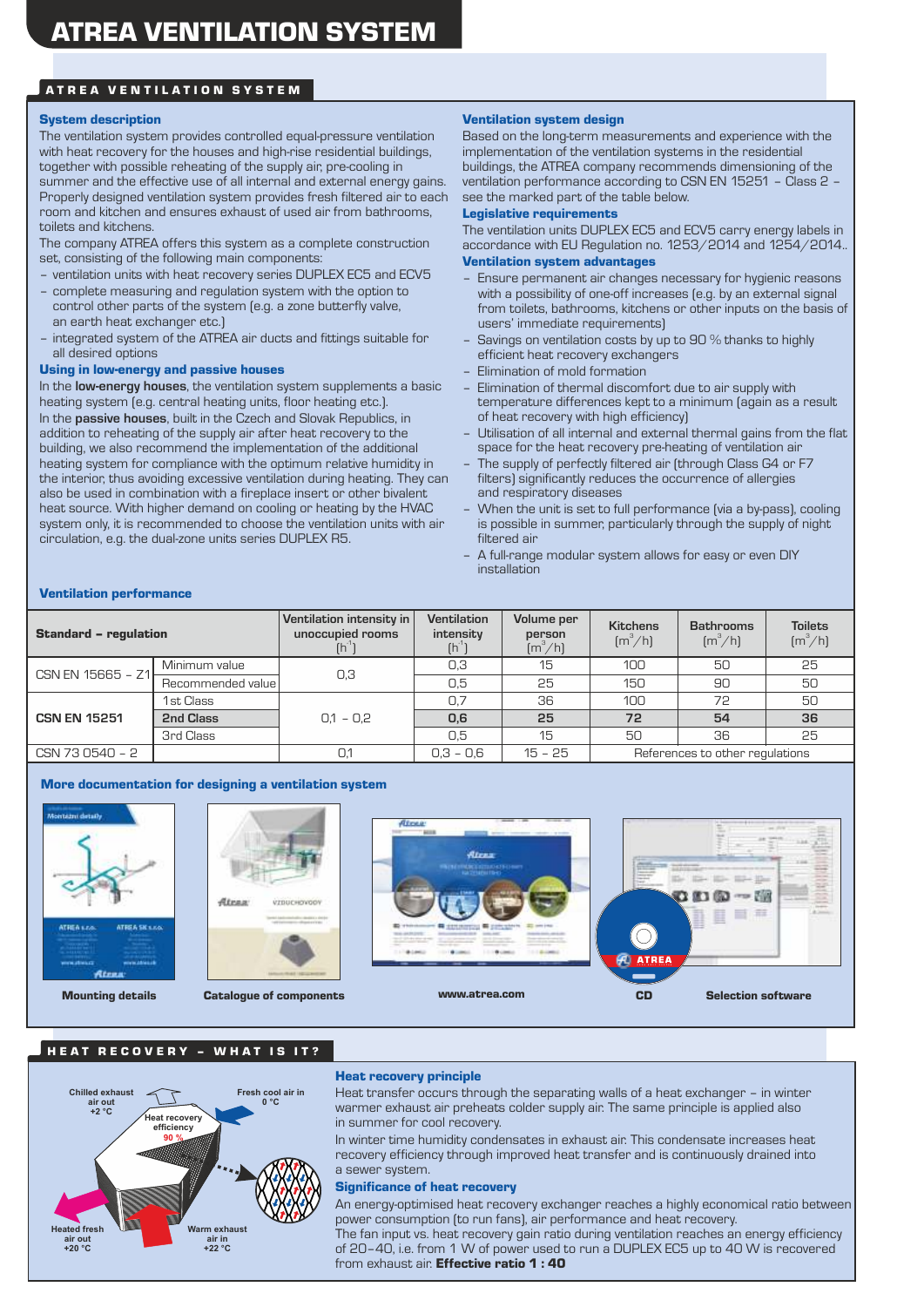# DUPLEX EC5, ECV5

### DUPLEX EC5 / ECV5 UNITS DESCRIPTION

#### Intention

Basic description The new 5th generation heat recovery units DUPLEX are delivered in two basic lines: **DUPLEX EC5** for the installation under the ceiling and **DUPLEX ECV5** in the vertical design. The units are designed for the comfort ventilation of all types of residential and public buildings, are particularly suitable for the low-energy and passive houses and the apartments in the residential buildings with the decentralized ventilation system.

In the unit housing, made with mineral insulation with the thickness of 30 mm (U = 0.81 Wm<sup>2</sup>K<sup>-1</sup>) with the thermal bridges suppression and the reaction to fire class A2/A1, a swirling counterflow plastic heat recovery exchanger (efficiency up to 95 %), two ventilators of free impeller type with the electronic EC control and the possibility to supplement regulation for the control of the constant air flow, supply and exhaust air filters G4 before entering the recovery heat exchanger, an automatic butterfly valve of the by-pass, a control module and a connection terminal plate are built in. For the ceiling units EC5, condensate outlets in the doors are prepared for both operating positions of the units. Connection nozzles are round, used for connecting flexible or fixed piping with the thermal bridges suppression. Access to the unit is possible through the fully openable hinged door via the locking latches.

#### Units advantages

- highest energy efficiency class A+
- very low height H allowing installation in the ceiling

# IN STALLING THE UNITS

## DUPLEX EC5 – under-ceiling type

New DUPLEX EC5 units have a very flat design that allows installing them into even very low suspended ceilings. The minimum requirements for suspended ceiling void heights are in the table. A plasterboard lid is fitted below the unit; in bathrooms the lid must be airtight and the entire suspended ceiling steam tight.



| unit    | unit height<br>$H$ (mm) | min. height of the<br>ceiling cavity X (mm) |
|---------|-------------------------|---------------------------------------------|
| 170 EC5 | 290                     | 325                                         |
| 370 EC5 | 290                     | 325                                         |
| 570 EC5 | 365                     |                                             |



#### Condensate drainage

During heat recovery – heat regaining – moisture is condensated during the cooling of exhaust air. Water condensates on the walls of the heat recovery exchanger, further increasing heat recovery efficiency. Condensate runs out of the heat recovery exchanger in the direction of air being

- standard built-in fans with free impeller type EC are characterized by very low power consumption and excellent speed regulation
- higher outputs of the units enable occasional intensive air exhaust or summer ventilation
- recovery efficiency up to 95 % due to the new generation recuperation exchangers
- excellent thermal insulation parameters of the unit housing with the thermal bridges suppression
- high sound attenuation of the unit housing due to the high density mineral insulation
- built-in by-pass is a standard part of the unit and needs no additional space; in addition, due to its construction, it ensures 100 % by-pass in the by-pass mode without mutual thermal transfer
- standardly offered two types of regulation meet all the requirements of the unit:

**.CP** – easier and cheaper basic digital control system of the units **.RD5** – a new digital control system, optional for installation, enables connection of a wide range of sensors and other inputs, control of the shut-off and zone butterfly valves of the distribution system, control of the heaters or the heating system of the house etc. plus it is standardly equipped with a built-in web server for the possible control via the Internet

- possibility of installation of the built-in electrical or external electrical or hot water preheaters/air reheaters
- possible mirror changes in the EC5 units to the right/left position only by setting the regulation parameter (**.RD5** units) or by simple reconnection (**.CP** units)

## DUPLEX ECV5 – vertical type

New vertical units DUPLEX 280 ECV5 and 380 ECV5 can be installed in narrow spaces due to their width, e.g. wardrobes with minimum internal width of 625 mm.





extracted and is drained from the DUPLEX unit into a sewer system. For correct functioning and drainage the unit must be separated from the sewer system using a siphon of a sufficient height, the recommended minimum being 150 mm. Small condensation drain pumps may be used.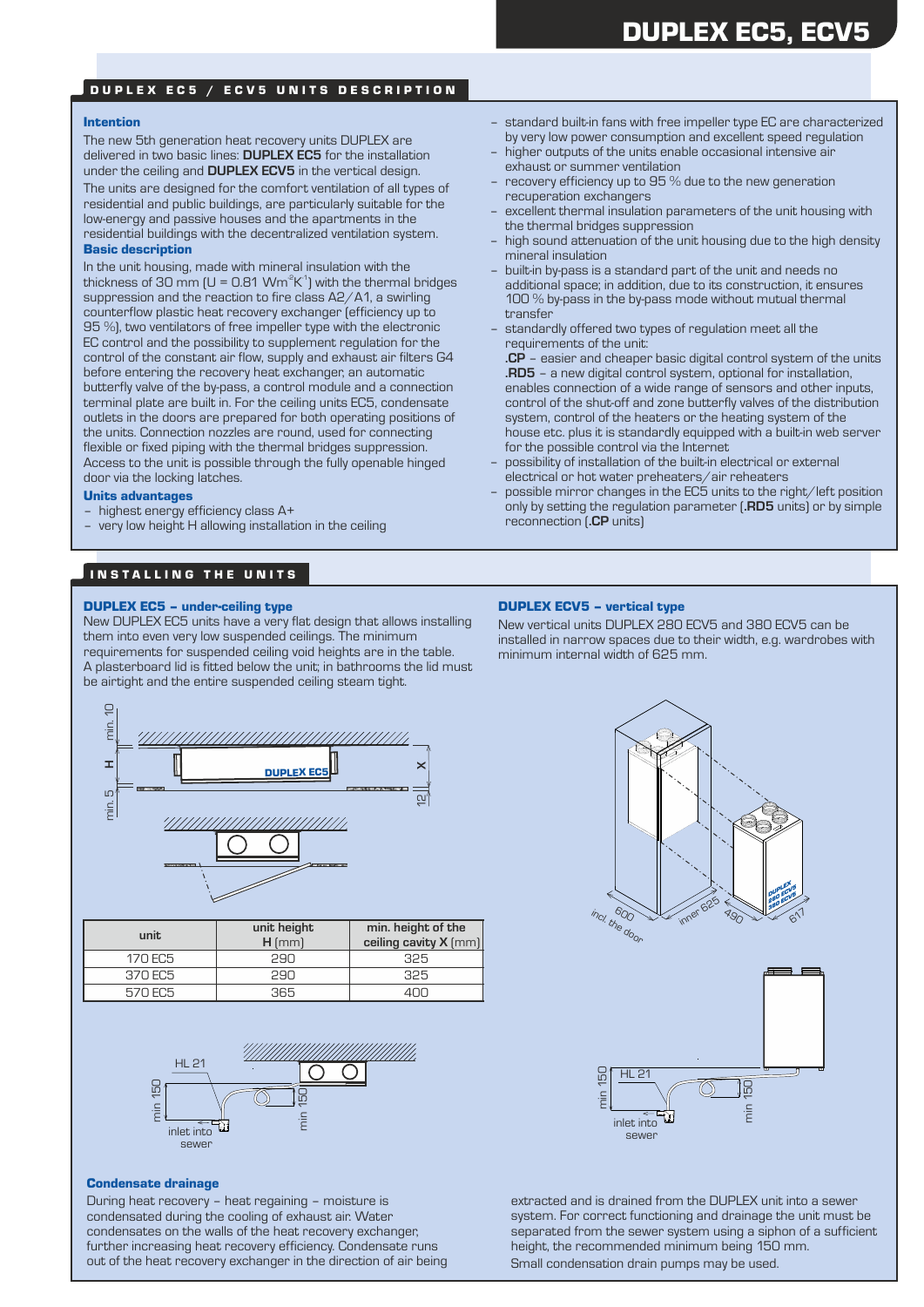# TECHNICAL DATA – DUPLEX EC5



\* electrical power consumption of the entire unit (both fans including \* max. pressure reserve curve is indicated the regulation) is indicated





| <b>DUPLEX</b>                           |         | <b>170 EC5</b>                              | 370 EC5      | 570 EC5            |  |
|-----------------------------------------|---------|---------------------------------------------|--------------|--------------------|--|
| Specific energy class                   |         | $A +$ <sup>1</sup>                          | $A + {}^{1}$ | $A +$ <sup>1</sup> |  |
| Max. airflow rate <sup>2)</sup>         | $m^3/h$ | 175                                         | 370          | 570                |  |
| 3)<br>Sound power level L <sub>wa</sub> | dВ      | 37                                          | 38           | 42                 |  |
| Max. heat recovery efficiency           | $\%$    | 94                                          | 95           | 94                 |  |
| Height H                                | mm      | 290                                         | 290          | 370                |  |
| Width S                                 | mm      | 655                                         | 930          | 930                |  |
| Length (without ports) L                | mm      | 840                                         | 1 116        | 1 290              |  |
| Diameter of connecting ports            | mm      | ø 160                                       | ø 200        | ø 250              |  |
| Weight                                  | kg      | 39                                          | 58           | 72                 |  |
| By-pass                                 |         |                                             | Yes          |                    |  |
| Voltage                                 | $\vee$  | $230 / 50$ Hz                               |              |                    |  |
| Supply air filter class                 |         | G4 (alter. F7)                              |              |                    |  |
| Condensate drain                        | mm      | $2x \varnothing$ 16 (depending on position) |              |                    |  |

<sup>1)</sup> All types of the regulation built-in in the unit standardly include a minimum of two inputs for connecting electrical signals arising as a result of human manipulation with lighting, or for connecting other devices that automatically regulate the unit output. These inputs must always be connected, or other types of sensors (e.g.<br>CO<sub>2</sub>, VOC, rH and the like) must be connected instead.

<sup>2)</sup> The maximum flow rate is set at the pressure disposition of 100 Pa

The stated value refers to the reference flow rate i.e. 70 % of the maximum flow rate, and to the pressure disposition of 50 Pa

#### SOUND PARAMETERS OF EC5 UNITS

For the sound power and pressure levels of a specific DUPLEX EC5 or ECV5 unit and an operating point selected see ATREA's selection software.

### DIMENSIONAL DIAGRAM EC5



500 For detailed information and 2D or 3D blocks in DXF use our selection software.

# E C 5 V E R S I O N

UNDER CEILING TYPE





DUPLEX EC5 units are delivered in a universal position, i.e. the choice between the "right" and "left" position, as shown above, is performed by changing the regulation system parameters for the .RD5 regulation type, and by relocating the operating sensor, reconnecting the fans and relocating the by-pass thermostat for the .CP type.

## L E G E N D

- **e**<sub>1</sub> Fresh outdoor air inlet<br>**2 e**<sub>2</sub> Fresh filtered air outlet
- **e** Fresh filtered air outlet **<sup>2</sup>**
- $\Rightarrow$ **i**<sub>1</sub> Exhaust air inlet
- $\Rightarrow$  **i**<sub>2</sub> Exhaust air outlet<br>**RM** Control module
- **Control module**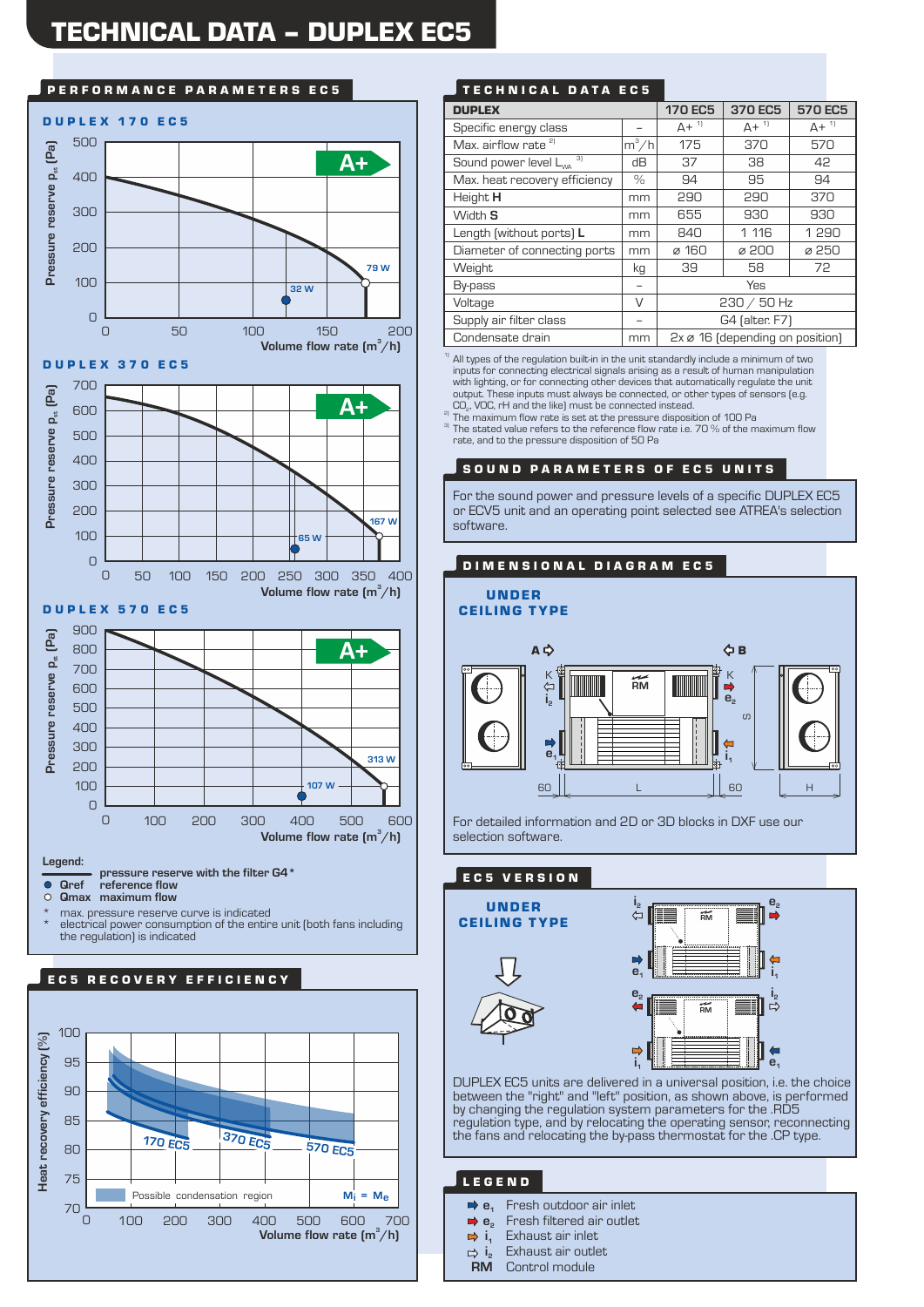# TECHNICAL DATA ECV5

| <b>DUPLEX</b>                           |         | <b>280 ECV5</b>                 | 380 ECV5            | <b>580 ECV5</b> |
|-----------------------------------------|---------|---------------------------------|---------------------|-----------------|
| Specific energy class                   |         | $A +$ <sup>1]</sup>             | $A +$ <sup>1</sup>  | $A + {}^{1}$    |
| Max. airflow rate <sup>2)</sup>         | $m^3/h$ | 285                             | 365                 | 565             |
| 3)<br>Sound power level L <sub>wa</sub> | dВ      | 35                              | 36                  | 42              |
| Max. heat recovery efficiency           | $\%$    | 94                              | 95                  | 94              |
| Height (without ports) V                | mm      | 1000                            | 1000                | 1080            |
| Width S                                 | mm      | 617                             | 617                 | 928             |
| Depth H                                 | mm      | 490                             | 490                 | 509             |
| Diameter of connecting ports            | mm      | $\varnothing$ 160 $\frac{4}{1}$ | ø 160               | ø 200           |
| Weight                                  | kg      | 59                              | 59                  | 75              |
| By-pass                                 |         |                                 | Yes                 |                 |
| V<br>Voltage                            |         | $230 / 50$ Hz                   |                     |                 |
| Supply air filter class                 |         |                                 | G4 (alter. F7)      |                 |
| Condensate drain                        | mm      |                                 | $1x \varnothing 16$ |                 |

 $1)$  All types of the regulation built-in in the unit standardly include a minimum of two inputs for connecting electrical signals arising as a result of human manipulation with lighting, or for connecting other devices that automatically regulate the unit output. These inputs must always be connected, or other types of sensors (e.g.  $CO<sub>2</sub>$ , VOC, rH and the like) must be connected instead.

<sup>2)</sup> The maximum flow rate is set at the pressure disposition of 100 Pa

 $3$  The stated value refers to the reference flow rate i.e. 70 % of the maximum flow rate, and to the pressure disposition of 50 Pa





# PERFORMANCE PARAMETERS ECV5



\* electrical power consumption of the entire unit (both fans including the control system) is indicated

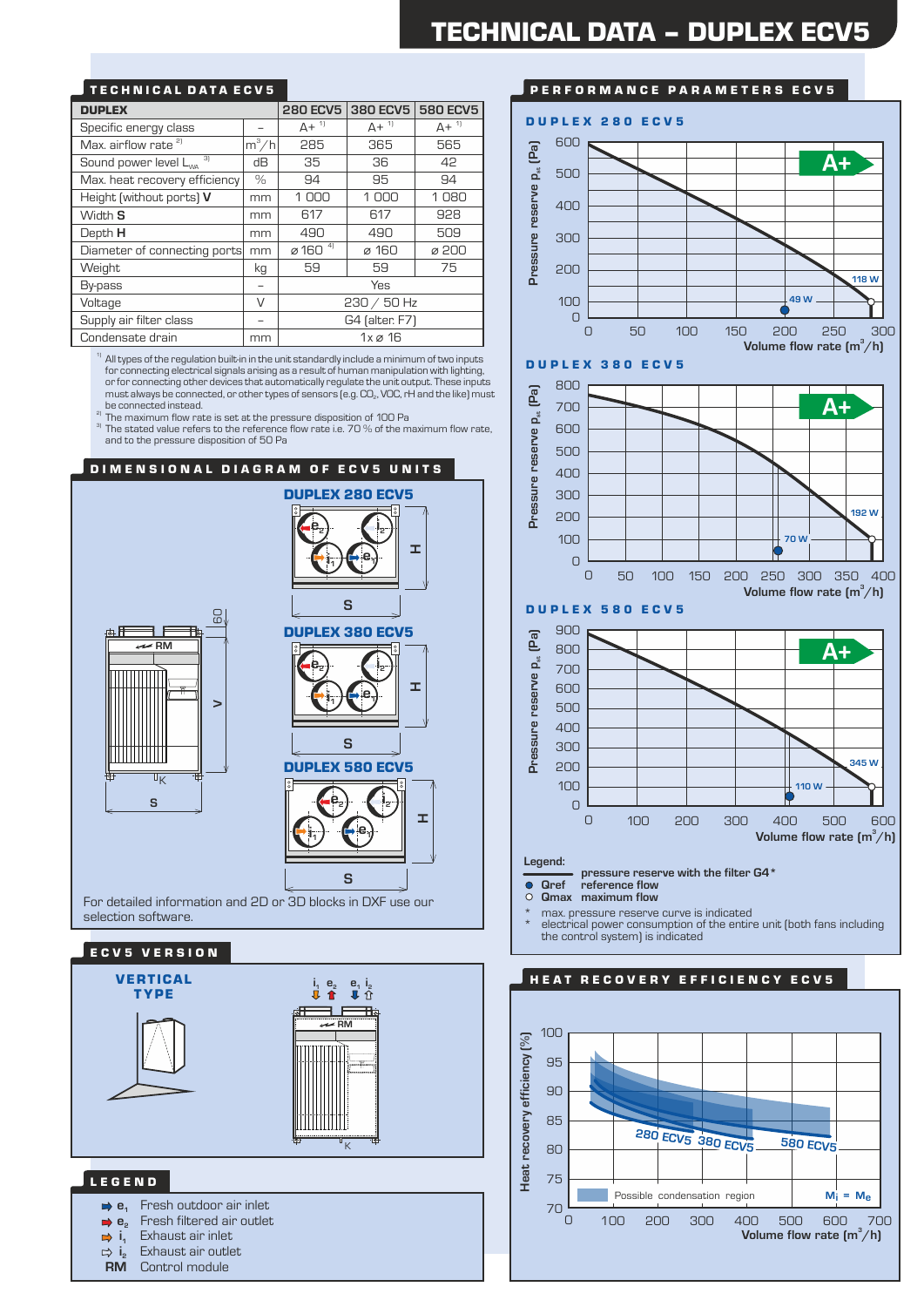# CONTROL SYSTEM

# CONTROL SYSTEMS - GENERAL OVERVIEW

| control system Performance |                                               |          | <b>External inputs</b> |                    |  | Control of external elements      |                   |                |                                                                                                                                                                       |        |                         |                 |                               |
|----------------------------|-----------------------------------------------|----------|------------------------|--------------------|--|-----------------------------------|-------------------|----------------|-----------------------------------------------------------------------------------------------------------------------------------------------------------------------|--------|-------------------------|-----------------|-------------------------------|
| air flow<br>control        | auto.                                         |          |                        | start              |  |                                   | Ground<br>coupled |                | <b>HVAC</b>                                                                                                                                                           | heater |                         | zone            | kitchen   heating             |
|                            |                                               |          |                        |                    |  |                                   |                   |                |                                                                                                                                                                       |        |                         |                 |                               |
|                            |                                               |          |                        |                    |  |                                   |                   |                |                                                                                                                                                                       |        |                         |                 |                               |
|                            |                                               |          |                        |                    |  |                                   |                   |                |                                                                                                                                                                       |        |                         |                 |                               |
|                            |                                               |          |                        |                    |  |                                   |                   |                |                                                                                                                                                                       |        |                         |                 |                               |
|                            | setting range<br>$10 - 100\%$<br>$10 - 100\%$ | Constant | by-pass                | l run-down<br>l +n |  | webserver   Delay and   Immediate |                   | Input Shut-off | el. reheater<br>$\begin{array}{ c c c c c }\n\hline\n & \text{0--10 V} \end{array}$ dampers $\begin{array}{ c c c c }\n\hline\n\text{exchange} & \hline\n\end{array}$ |        | preheater   programming | hot-water water | cooler dampers damper  system |

# CP CONTROL - BASIC DIGITAL CONTROL MODULE

Convenient regulation provides intuitive control and a wide range of customizable parameters. The system allows connecting of an external input to improve the ventilation performance (signals from the rooms, for example, WC, the shut-off valves at the supply and exhaust. The uniqueness of the system bathroom, kitchen), input 0–10 V for the performance control according to the air quality sensors (CO<sub>2</sub>, RH). It is also possible to connect the integrated or external electrical preheater (to protect the recovery heat exchanger against

freezing) and the air reheater (to achieve the required supply air temperature). Standard regulation further provides the option to control is underlined by a wall **digital touchscreen CPA controller**. As an alternative of the touch controller, a **simple mechanical CPB controller** can be used.



# RD5 CONTROL - ADVANCED DIGITAL CONTROL SYSTEM

#### Basic description

230 V

Digital control module type RD5 is the most advanced method for the unit control. It provides all the basic functions and also includes a number of other inputs and outputs for connecting with optional sensors (e.g.  $\mathsf{CO}_{\scriptscriptstyle{2}}$  sensors, relative humidity sensors), signals from the rooms (WC, bathroom, kitchen), the heating systems including the shut-off valves or the shut-off butterfly valves in the distribution system. In addition, it **includes the web-server and the Internet access**. The units with the digital module can be controlled:

- 
- a) via the **controller series CP Touch** touch colour display b) via the **controller series CP 10 RT** – mechanical controller
- 
- c) without the controller, only by the voltage from  $0-10$  V (e.g. via the  $CO<sub>2</sub>$ sensor or other superior system). Control through the external signals and other automatic ventilation functions are maintained.
- d) through the intelligent built-in web-server allows controlling and set-up via a web application, and is possible also for the options a), b) and c).
- Functions e) through a external control system via a standard interface Modbus TCP.

The control module provides all the basic functions of the unit:

- programming of the various ventilation outputs during the day and the week
- smooth power control of both fans, with constant power function
- (i.e. automatic change of power to achieve the set flow rate directly in  $\mathsf{m}^3\!/ \mathsf{h}$ ) for the CF version.
- automatic control of the by-pass butterfly valve (supply air by-pass) according to the outside air temperature
- the electric heater control (optional accessory) at a constant supply air temperature in the range of 15 to 50 °C (max. achievable temperature depends on the performance of the installed electric heater) or the control of the air temperature according to a programmed temperature difference against the required room temperature (may be automatically changed according to the settings during the day)
- switching the hot water heater (optional accessory), setting the supply air temperature by controlling a mixing node point or a hot water throttle valve 0–10 V, including the frost protection of the hot water heater (via the sensor downstream the heater ADS 120)
- the recovery exchanger frost protection • switching the water cooler (optional accessory), setting the supply air temperature by control of the mixing node point or the hot water throttle valve by the signal 0–10 V, the sensor must be fitted to the pipe downstream the cooler (via the sensor ADS 120)

- switching to the selected output when closing through the external signal (e.g. from WC, bathroom, kitchen) with optional start and rundown
- Control of the shut-off butterfly valve at the inlet and the exhaust, and also two zone ventilation butterfly valves and one exhaust butterfly valve from the kitchen (the dampers are not part of the unit) – 24 V DC
- optional automatic operation controlled by the sensors  $-$  CO<sub>2</sub> concentration, relative humidity or VOC (optional accessory) – 2x input 0–10 V or the switching contacts
- according to the settings, the unit allows periodic ventilation mode the unit is at rest and switches ventilation at set intervals
- automatic setting of the ventilation length depending on the number of persons and the building airtightness – at the periodic ventilation or when running the intermittent ventilation

#### **Controllers**

**CP Touch**: is intended for setting the basic ventilation modes and displaying the status of the ventilation unit including the indication of fault conditions. It allows the user access to common functions or programming of the operating modes that can be operated in the manual mode or the automatic mode according to the weekly program settings. The controller also allows setting a temporary party / holiday mode. Part of the controller is an integrated room thermostat with a weekly heating/cooling program, which can also control the simple heating system by using the functions of the control module. All values can be set on the well structured graphical touch screen. **CP 10 RT**: allows mechanical setting of the ventilation output and the supply air temperature, turning the device off. Due to the built-in diode, indicates the equipment failure – flashing red, the device operation –

shining green. Other programmable features are accessible only via the web interface CP Touch CP 10 RT



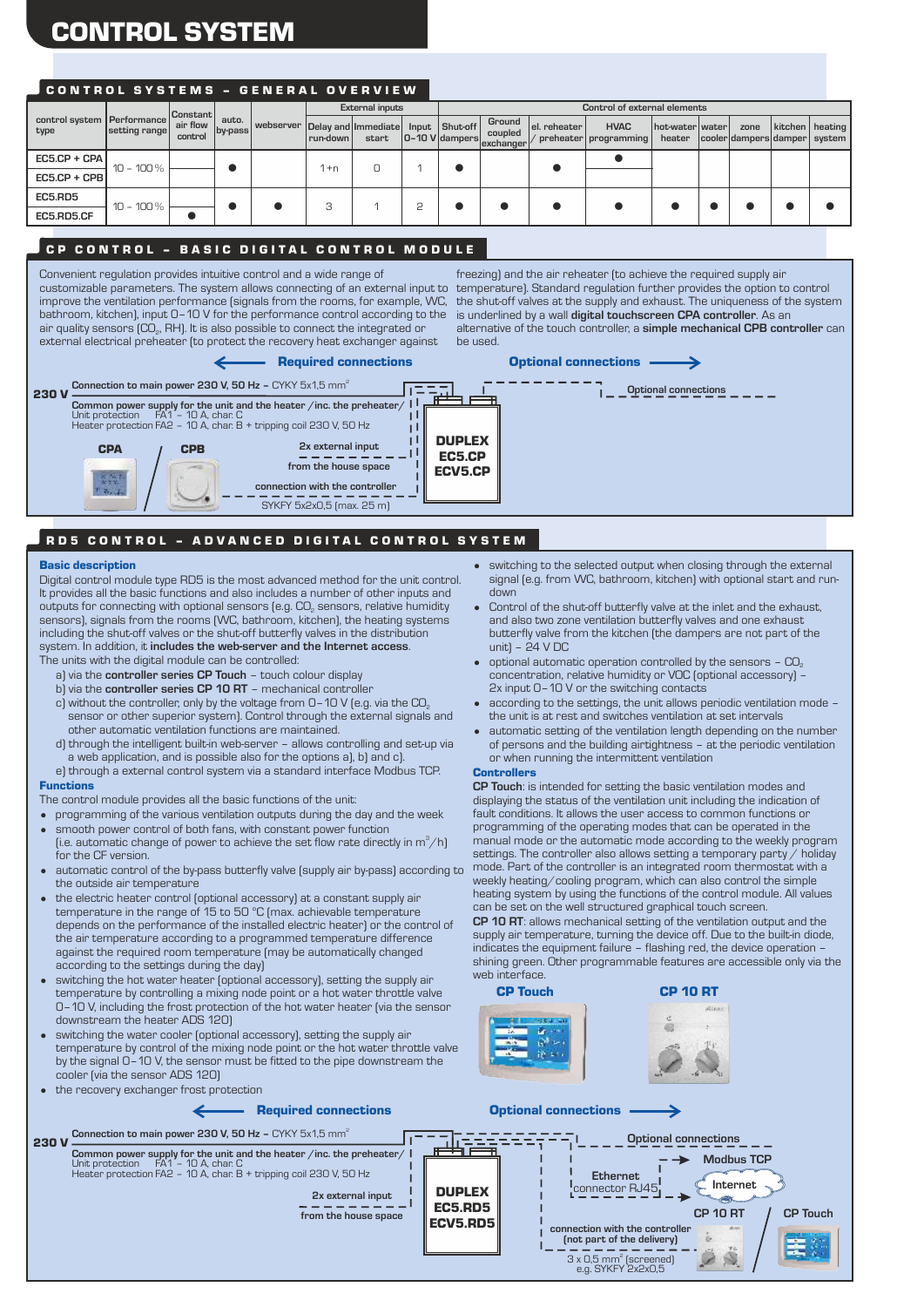# BUILT-IN ELECTRIC PREHEATERS / REHEATERS EDO - PTC



- designed for the integration into the unit, installation at a predetermined place **inside the unit** incl. the installation frame
- **EDO5** heaters/preheater for the unit EC5 • according to the output and the indication, the heater is designed for the supply air preheating or reheating:
- **EDO5.RD5** heaters/preheater for the units with the **EDO5.V** – heaters/preheater for the units ECV5
- RD5 control system **EDO5.CP** – heaters/preheater for the units with the
- CP control system
- operating temperature control is ensured by the unit control system • it is equipped with two safety reverse acting
- the element is prepared for the easy installation into the unit incl. the cabling
- the heater is equipped with a non-interfering switch element SSR (for the RD5 regulation – types **EDO5-RD5**) or a switching relay (for the CP regulation – types **EDO5-CP**)
- max. temperature of the outlet air is dependent on the EDO5 output (e.g. input power 100 W increases the temperature of the supply air in the amount of 100 m $^3$ /h by max. 3  $^{\circ}$ C
- EDO5 integration directly into the unit does not
	- thermostats 45 and 60 °C

| <b>DUPLEX unit</b>    | 280 ECV5<br>170 EC5 | / 380 ECV5<br>370 EC5 | <b>580 ECV5</b><br>570 EC5 |
|-----------------------|---------------------|-----------------------|----------------------------|
| <b>Preheater EDO5</b> | 650 W               | 990 W                 | 300 W                      |
| <b>Reheater EDO5</b>  | 600 W<br>250<br>۱W. | 600 W<br>. W          | 600 W<br>1 VV              |

## DUCT ELECTRIC PREHEATERS/REHEATERS EPO - V

- EPO-V heaters can be combined only with the units with the RD5 control system
- used for the fresh air **preheating**, installing in the pipeline at the fresh air inlet
- used for the supply air **reheating**, installing in the pipeline downstream the unit (requires installation of the ADS 120 sensor in the pipeline downstream the heater)
- the housing is made of galvanized sheet metal
- the housing includes the terminal plate and the
- internal installation • IP43 protection, installation only to normal
- environments
- it is equipped with two safety thermostats, a reverse acting (60 ° C) and a safety irreversible thermostat (switched off at 120 °C)
- the heater is equipped with a non-interfering switch element SSR
- the safety thermostat reset button is located on the housing, during the assembly the heater must be located with regard to access and must not be fitted with a cover downward
- $\bullet$  minimum airflow in the heater is 1.5 m/s

Permitted terminal board positions

 $\alpha$ 



| <b>Type</b>   | Power <sup>1</sup><br>input<br>[kW] | Voltage <sup>)</sup><br>[V] | Min. air<br>flowrate<br>$\text{[m}^3/\text{h}\text{]}$ | øD<br>[mm] | Recommended<br>for DUPLEX   |
|---------------|-------------------------------------|-----------------------------|--------------------------------------------------------|------------|-----------------------------|
| EPO-V 125/0,9 | 0.9                                 | 230                         | $45*$                                                  | 125        | 170 EC5, 280 ECV5           |
| EPO-V 160/1,6 | 1.6                                 | 230                         | $110*$                                                 | 160        | 170 EC5, 280 ECV5, 380 ECV5 |
| EPO-V 200/2,1 | 2.1                                 | 230                         | $170*$                                                 | 200        | 370 EC5, 580 ECV5           |
| EPO-V 250/3,0 | 3.0                                 | 400                         | $260*$                                                 | 250        | 570 EC5, 580 ECV5           |

If requested lower flowrate than shown here, please use the built-in EDO integrated heaters.

PRESSURE LOSS



### HOT WATER AIR HEATERS TPO EC THV

- H D L B
- Used to reheat air, to be installed in ducts
- (can be used only with digital control system)
- ADS 120 sensor required (to be installed in the duct downstream the heater)
- Painted metal sheet housing
- Aluminium lamellas on copper tubes
- **Air flow rate**  $\rm [m^3/h]$ **Water flow rate** (l/h) (kPa) **loss Pressure Heating power** (kW) 100 30 0,1 0,3 150 40 0,2 0,5 200 60 0,3 0,8 300 80 0,6 1,3 400 100 0,9 1,9 500 120 1,3 2,5

500 120 1,3 2,5 **a.**<br>
\* The table applies for heating water temperature 55 / 35 °C, supply air<br>
after heat recovery 15 - 20 °C, exhaust air min. 30 °C. Parameters for  $\overrightarrow{A}$  40<br>
different conditions can be found using t

| Type                  | øD<br>(mm) | в<br>(mm) | н<br>(mm) | (mm) | н<br>f''' | Recommended<br>for DUPLEX |
|-----------------------|------------|-----------|-----------|------|-----------|---------------------------|
| TPO 125 EC THV        | 125        | 418       | 348       | 350  | 1/2"      | <b>280 ECV5</b>           |
| TPO 160 EC THV        | 160        | 418       | 348       | 350  | 1/2"      | 170 EC5, 380 ECV5         |
| <b>TPO 200 EC THV</b> | 200        | 418       | 348       | 350  | 1/2"      | 370 EC5, 580 ECV5         |
| <b>TPO 250 EC THV</b> | 250        | 418       | 348       | 350  | 1/2"      | 570 EC5, 580 ECV5         |

- Maximum operating pressure 10 bar
- Maximum operating temperature 70 °C
- As standard the heater includes electric choke valve with 24 V DC power supply and 0 – 10 V control